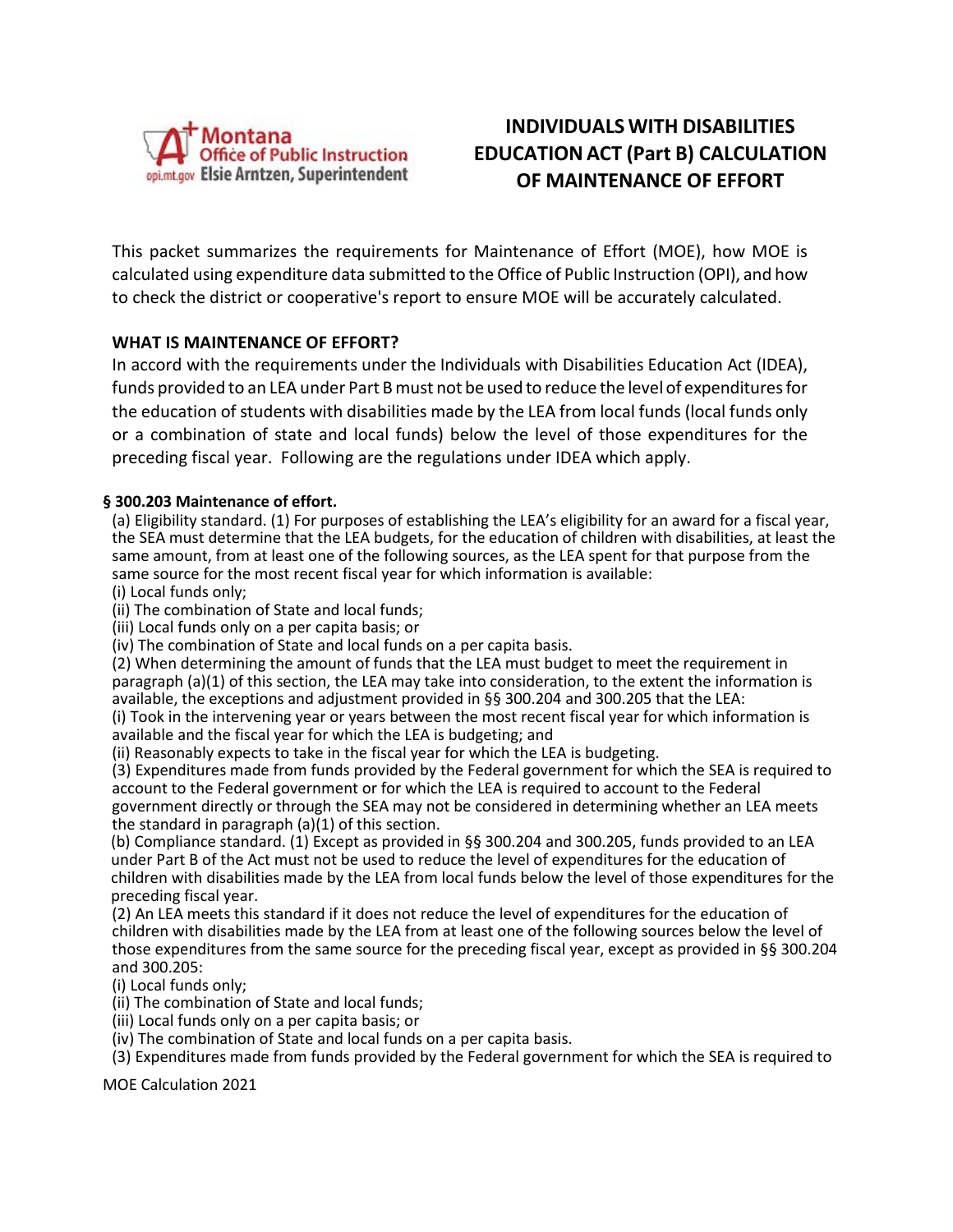account to the Federal government or for which the LEA is required to account to the Federal government directly or through the SEA may not be considered in determining whether an LEA meets the standard in paragraphs (b)(1) and (2) of this section.

(c) Subsequent years. (1) If, in the fiscal year beginning on July 1, 2013 or July 1, 2014, an LEA fails to meet the requirements of § 300.203 in effect at that time, the level of expenditures required of the LEA for the fiscal year subsequent to the year of the failure is the amount that would have been required in the absence of that failure, not the LEA's reduced level of expenditures.

(2) If, in any fiscal year beginning on or after July 1, 2015, an LEA fails to meet the requirement of paragraph (b)(2)(i) or (iii) of this section and the LEA is relying on local funds only, or local funds only on a per capita basis, to meet the requirements of paragraph

(a) or (b) of this section, the level of expenditures required of the LEA for the fiscal year subsequent to the year of the failure is the amount that would have been required under paragraph (b)(2)(i) or (iii) in the absence of that failure, not the LEA's reduced level of expenditures.

(3) If, in any fiscal year beginning on or after July 1, 2015, an LEA fails to meet the requirement of paragraph (b)(2)(ii) or (iv) of this section and the LEA is relying on the combination of State and local funds, or the combination of State and local funds on a per capita basis, to meet the requirements of paragraph (a) or (b) of this section, the level of expenditures required of the LEA for the fiscal year subsequent to the year of the failure is the amount that would have been required under paragraph (b)(2)(ii) or (iv) in the absence of that failure, not the LEA's reduced level of expenditures. (d) Consequence of failure to maintain effort. If an LEA fails to maintain its level of expenditures for the education of children with disabilities in accordance with paragraph (b) of this section, the SEA is liable in a recovery action under section 452 of the General Education Provisions Act (20 U.S.C. 1234a) to return to the Department, using non-Federal funds, an amount equal to the amount by which the LEA failed to maintain its level of expenditures in accordance with paragraph (b) of this section in that fiscal year, or the amount of the LEA's Part B subgrant in that fiscal year, whichever is lower. (Approved by the Office of Management and Budget under control number 1820–0600)

(Authority: 20 U.S.C. 1413(a)(2)(A), Pub. L. 113–76, 128 Stat. 5, 394 (2014), Pub. L. 113– 235, 128 Stat. 2130, 2499 (2014))

#### **300.204 Exception to maintenance of effort.**

Notwithstanding the restriction in 300.203(b), an LEA may reduce the level of expenditures by the LEA under Part B of the Act below the level of those expendituresfor the preceding fiscal year if the reduction is attributable to any of the following:

(a) The voluntary departure, by retirement or otherwise, or departure for just cause, of special education or related services personnel.

(b) A decrease in the enrollment of children with disabilities.

(c) The termination of the obligation of the agency, consistent with this part, to provide a program of special education to a particular child with a disability that is an exceptionally costly program, as determined by the SEA, because the child--

(1) Has left the jurisdiction of the agency;

(2) Has reached the age at which the obligation of the agency to provide FAPE to the child has terminated; or

(3) No longer needs the program of special education.

(d) The termination of costly expenditures for long-term purchases, such as the acquisition of equipment or the construction of school facilities.

**(e) The assumption of cost by the high cost fund operated by the SEA under 300.704(c).**

#### **300.205 Adjustment to local fiscal efforts in certain fiscal years.**

(a) Amountsin excess. Notwithstanding 300.202(a)(2) and (b) and 300.203(b), and except as provided in paragraph (d) of this section and 300.230(e)(2), for any fiscal year for which the allocation received by an LEA under 300.705 exceeds the amount the LEA received for the previousfiscal year, the LEA may reduce the level of expenditures otherwise required by 300.203(b) by not more than 50 percent of the amount of that excess.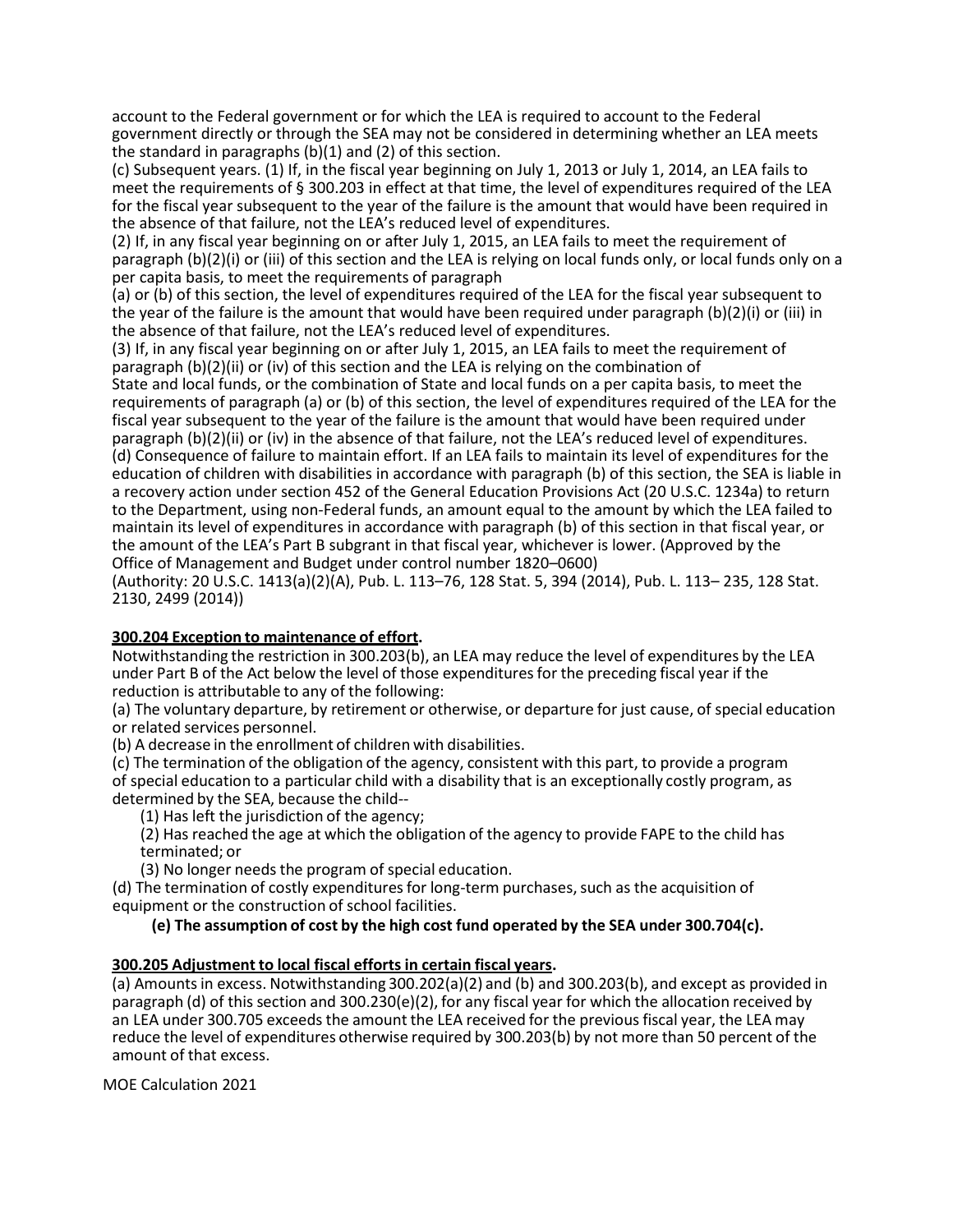(b) Use of amounts to carry out activities under ESEA. If an LEA exercises the authority under paragraph (a) of this section, the LEA must use an amount of local funds equal to the reduction in expenditures under paragraph (a) of this section to carry out activitiesthat could be supported with funds under the ESEA regardless of whether the LEA is using funds under the ESEA for those activities.

(c) State prohibition. Notwithstanding paragraph (a) of this section, if an SEA determinesthat an LEA is unable to establish and maintain programs of FAPE that meet the requirements of section 613(a) of the

Act and this part **or the SEA has taken action against the LEA undersection 616 of the Act and subpart F of these regulations**, the SEA **must** prohibit the LEA from reducing the level of expenditures under paragraph (a) of this section for that fiscal year.

**(d) Special rule**. **The amount of funds expended by an LEA for early intervening services under 300.226 shall count toward the maximum amount of expendituresthat the LEA may reduce under paragraph (a) of thissection.**

## **HOW IS MAINTENANCE OF EFFORT DETERMINED FOR IDEA PART B?**

The Office of Public Instruction, consistent with U.S. Department of Education practices, determines compliance with the maintenance of effort requirements by comparing actual expenditures one year to actual expenditures made in previous years. To demonstrate that the federal funds were not used to reduce the level of expenditure of state and local funds, or local funds, the recipient must show that it has maintained the same amount of expenditures (maintained effort) of state and local funds, or local funds, for special education as it did in the last previous year in which effort was maintained. The only exceptions allowed are those as stated in federal regulations 34 CFR 300.204 and 34 CFR 300.2205.

### **How will Maintenance of Effort be determined?**

- 1. For each entity participating in the IDEA Consolidated application, expenditures made for special education will be compared using State and Local funds, for the last year and the last previous year in which effort was maintained, minus any approved exceptions and other allowable decreases. Expenditures are compared on a dollar-for-dollar basis, as well as per capita, using child count figures reported for the same years. The MOE is based on the sum total of expenditures reported by all entities participating in the application.
- 2. For each entity participating in the IDEA Part B application, expenditures made for special education will be compared using local funds for the last year and the last previous year in which effort was maintained, minus any approved exceptions and other allowable decreases. Expenditures are compared on a dollar-for-dollar basis, as well as per capita, using child count figures reported for the same years. The MOE is based on the sum total of expenditures reported by all entities participating in the application.

### **How are State and Local Fund expenditures determined?**

MOE Calculation 2021 State and Local Fund expenditures are those expenditures reported on the Trustees' Financial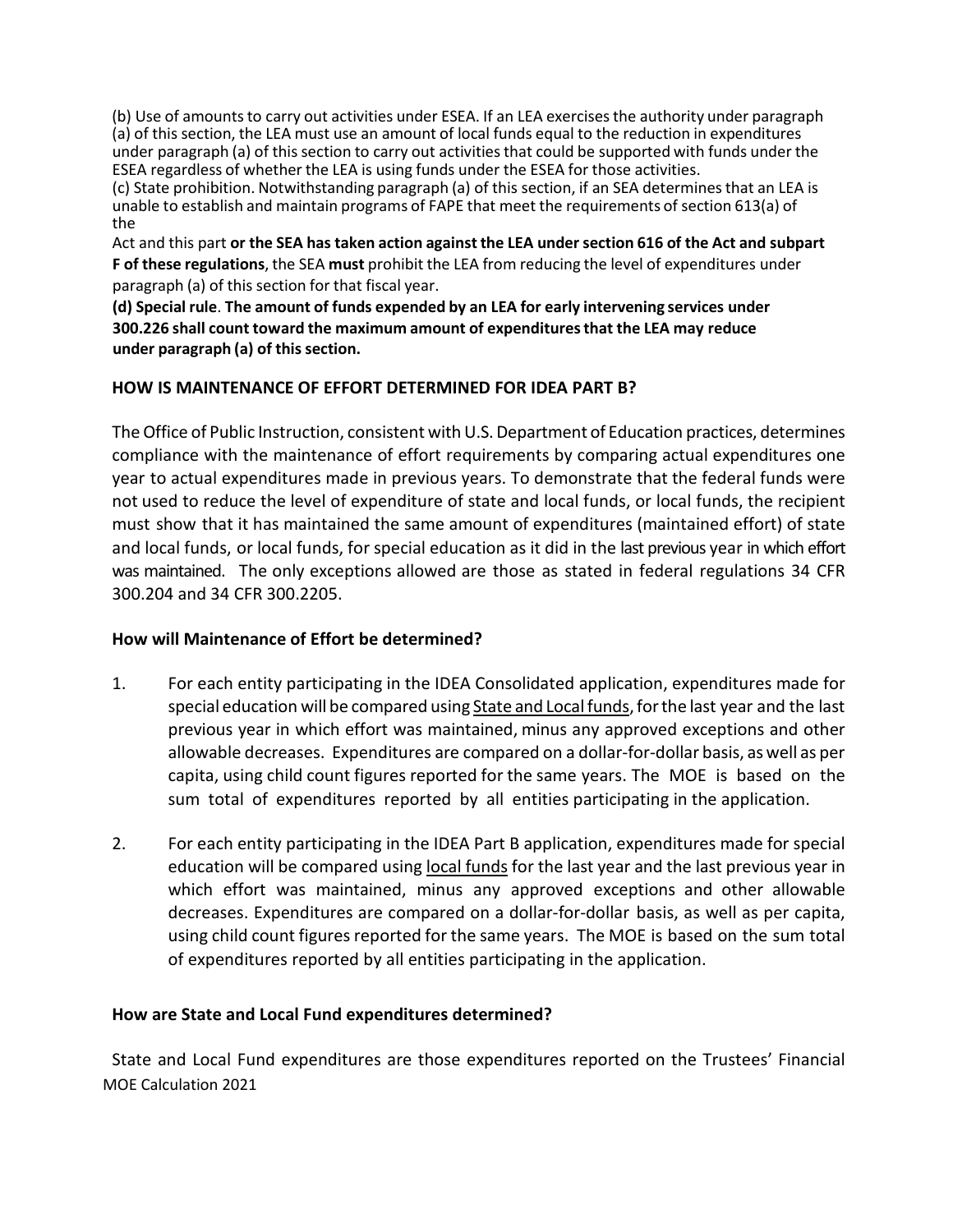Summary (TFS) determined as "allowable expenditures" based on revenue and expenditure codes for the purpose of Maintenance of Effort. This does not include expenditures reported in Fund 15 – Miscellaneous Fund, if they have a revenue source code identifying them as federal funds. **How are Local Fund expenditures determined?**

Local Fund expenditures are those expenditures reported on the TFS determined as "allowable expenditures" based on revenue and expenditure codes for the purpose of Maintenance of Effort. Local funds will equal the allowable expenditures minus state funds (Instructional Block grant, Related Services Block grant, and Reimbursement for Disproportionate Costs and minus Reversion), including cooperative travel and administrative entitlements.

## **Are Impact Aid funds included in the calculation of MOE?**

No. Consistent with the requirements of 34 CFR 300.203(3) and guidance fromtheOffice of Special Education Programs (OSEP), Impact Aid funds are not included in the calculation of MOE.

## **WHAT HAPPENS IF THE APPLICANT DOES NOT MAINTAIN EFFORT?**

When the final maintenance of effort report is completed in March, the OPI determines whether the applicant for Part B funds has met the maintenance of effort requirement. If it is determined that the applicant has not maintained effort, the OPI shall provide reasonable notice to the applicant of:

- a. Failure to maintain effort in accord with the requirements under IDEA;
- b. The intent to require the applicant to make repayment to the OPI in the amount by which the applicant failed to maintain effort; and
- c. The applicant's right to request a hearing prior to the OPI taking any final action.

## **If an applicant has to make** *repayment* **to the OPI, what funds can be used in making repayment?**

The applicant is required to make repayment with local funds. In accord with guidance from the OSEP, Impact Aid funds could also be used in making the repayment.

## **What does the OPI do with the repayment funds from the applicant?**

The OPI is required under IDEA to send repayments to the U.S. Department of Education.

## **HOW CAN AN APPLICANT HELP ENSURE IT IS MAINTAINING EFFORT?**

MOE Calculation 2021 It is critical that individual districts, special education cooperatives, and districts participating in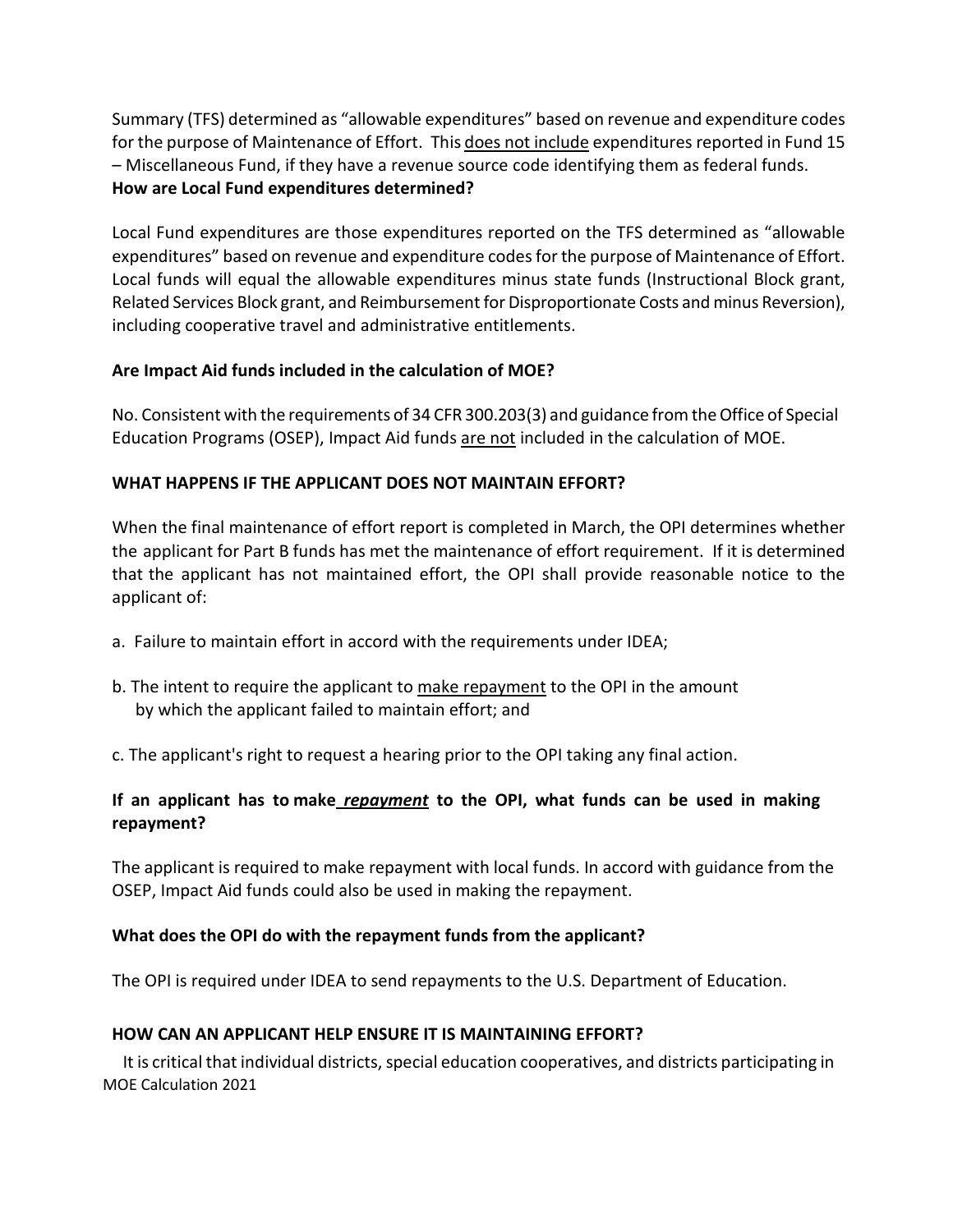a special education cooperative or consortium monitor their state and local expenditures for special education each year to ensure maintenance of effort. When the fiscal agent for the IDEA Consolidated application is a cooperative or consortium, it is the cooperative's or consortium's responsibilitytoshareMOE informationwithitsparticipatingdistricts.TheOPIdoes not send MOE reports to individual districts participating in special education cooperatives or consortiums. However, the MOE reports for IDEA are made available on the OPI Web site at [http://opi.mt.gov/Educators/Teaching-Learning/Special-Education/IDEA-Fiscal/MOE-](http://opi.mt.gov/Educators/Teaching-Learning/Special-Education/IDEA-Fiscal/MOE-Reports?folderId=45558&view=gridview&pageSize=10)[Reports?folderId=45558&view=gridview&pageSize=10.](http://opi.mt.gov/Educators/Teaching-Learning/Special-Education/IDEA-Fiscal/MOE-Reports?folderId=45558&view=gridview&pageSize=10)

Verification of MOE atthe local level will help districts, cooperatives and consortiums determine if corrections to data are required. The OPI guidance for checking special education expenditures reported has been included with this document.

## **WHAT IS INCLUDED IN MAINTENANCE OF EFFORT CALCULATIONS FOR IDEA?**

Calculation of MOE for IDEA is based on the sum total of special education expenditures (Program

280) in the funds listed below as reported on the annual Trustees' Financial Summary (TFS) report. The MOE calculation isolates special education expenditures made from state and local revenue sources.

| <b>FUND</b>               | <b>COOP</b> | <b>DISTRICT</b> | <b>FUND</b>                            | <b>COOP</b> | <b>DISTRICT</b> |
|---------------------------|-------------|-----------------|----------------------------------------|-------------|-----------------|
| 01 General Fund           |             | X               | 24 Metal Mines Tax<br>Reserve Fund     |             | X               |
| 10 Transportation<br>Fund | Χ           | X               | 25 State Mining<br>Impact Fund         |             | Χ               |
| 13 Tuition Fund           |             | X               | 82 Interlocal<br><b>Agreement Fund</b> | X           | X               |
| 14 Retirement<br>Fund     | X           | X               |                                        |             |                 |
| 15 Misc Programs<br>Fund  | X           | X               |                                        |             |                 |

[SEE CHART OF ACCOUNTS 3-0200.20 FUND DEFINITIONS]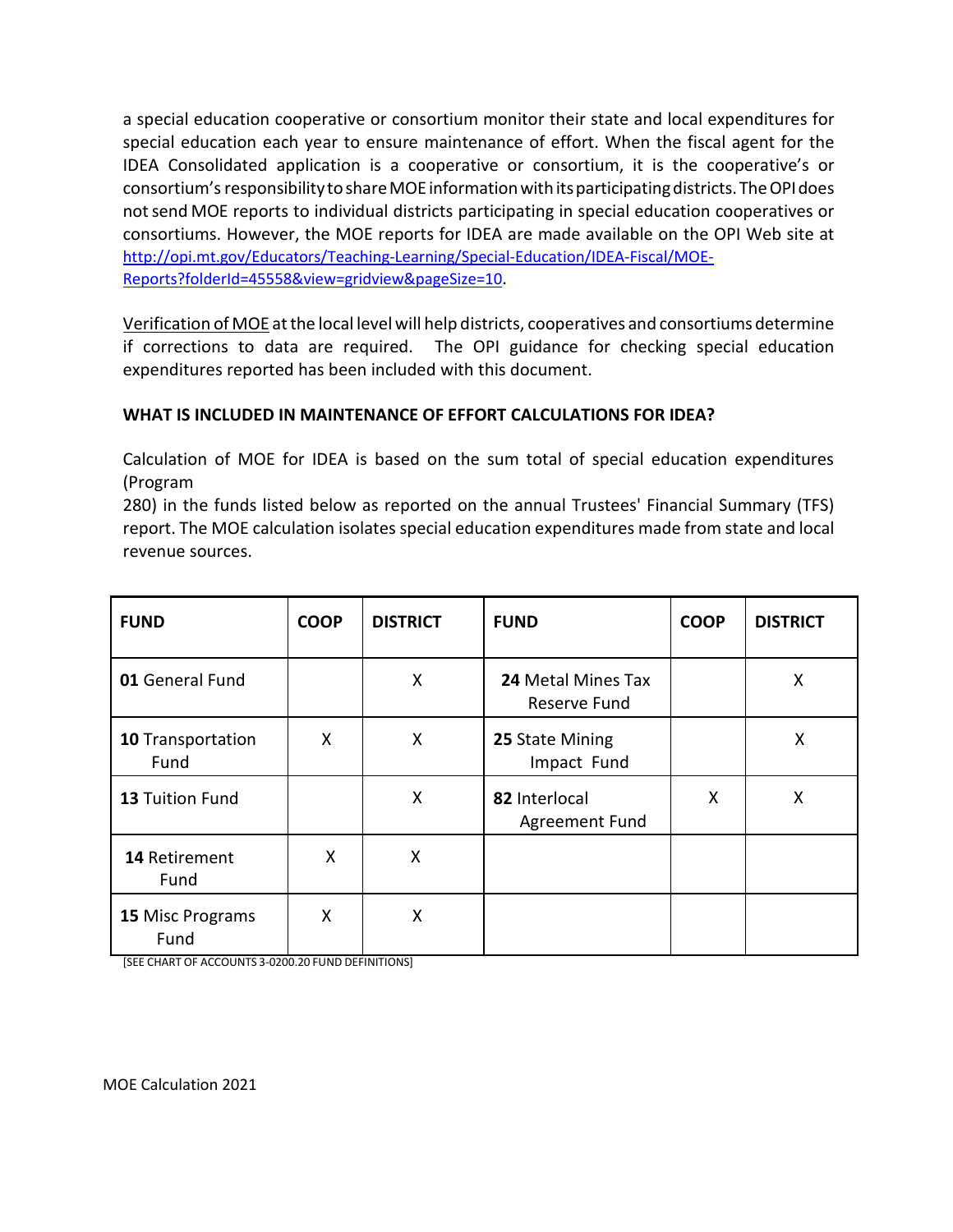In calculating MOE, the OPI applies the following restrictions:

### EXPENDITURE PROGRAM 280

Only program 280 expenditures are used to determine the state and local contributions for calculating MOE. For accurate calculation of MOE, districts/cooperatives must CLEARLY separate local and state grants in the Miscellaneous Programs Fund (15) from federal grants using proper revenue and expenditure program codes. Use expenditure program 280 to code special education expenditures for local, state, and direct (non-OPI) federal revenue sources. Use expenditure program code 456 for the IDEA Part B grants and 457 for IDEA Preschool grants subgranted by the OPI.

## **Expendituresfor capital outlay will be included in the calculation for MOE. Expenditures coded to Function 4XXX or Object 7XX with any function will be included.**

### Expenditure Objects **EXCLUDED**:

The following expenditure objects are not included in MOE even when spent for special education:

- **910** Operating transfers to other funds
- **920** Resource transfers to other districts (local moneys)
- **930** Federal or state grant resource transfers to other districts/cooperatives
- **971** Residual Equity Transfers Out

### Expenditure Functions **EXCLUDED:**

The following expenditure functions are not included in MOE even when spent for special education:

**5XXX** Debt Service

### Expenditures **INCLUDED** in Fund 15:

All expenditures reported in Fund 15 will be **EXCLUDED** except for the expenditures of the following revenues if spent for special education (program 280):

Revenue Source: 3450--Accelerated Local Government Severance Tax (if deposited in Fund 15)

Revenue Source: 5710--Special Education Resource Transfers Revenue Source: 3610--Significant Needs Grants

[SEE CHART OF ACCOUNTS 3-0600.20OPERATING STATEMENT ACCOUNTS/3-600.40EXPENDITUREOBJECT CODE DEFINITIONS]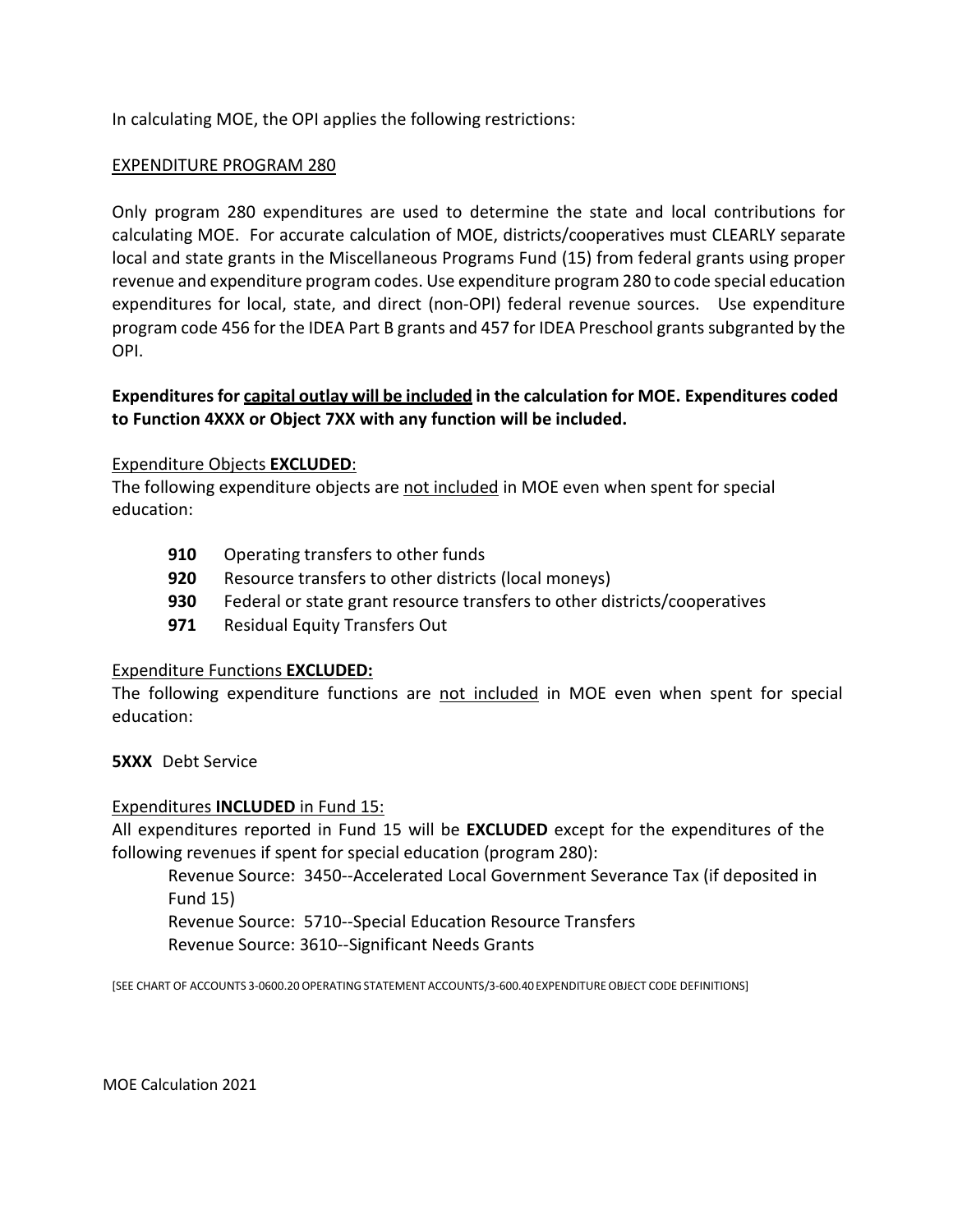### **EXAMPLES:**

1. District A reports the following expenditures in special education:

01-280-1XXX-1XX 14-280-1XXX-2XX 01-280-1XXX-2XX 01-280-6200-920

All line items would be considered for Maintenance of Effort, except 01-280-6200-920. It is a special education resource transfer as recorded by the sending district.

2. District B reports the following expenditures in special education:

01-280-1XXX-1XX 14-280-6200-920 10-280-26XX-4XX 15-456-1XXX-1XX-001 (Revenue Source 5700-001)

The two line items above that would **not** be considered in the calculation of Maintenance of Effort would be 14-280-6200-920, because it is a resource transfer to a cooperative, and 15-456- 1XXX-

1XX-001, because it is an expenditure of revenue source 5700 Federal IDEA Part B funds.

## **The cooperative then returns money under a contracttobe spent by thedistrictlocally for SPECIFIC SPECIAL EDUCATION SERVICES:**

-- Cooperative must report the transfer using 382-280-6200-920.

-- District must deposit the money to Fund 15 using X15-5710 and assign a project reporter number. The district must report expenditures of the money using the same project reporter number assigned to the revenue source.

-- Any funds remaining unspent on June 30 must be returned to the cooperative. The district must report the amount returned as a revenue abatement (i.e., negative revenue) under X15-5710. The cooperative must receive the refund as an expenditure abatement (i.e., negative expenditure) under 382-280-6200-920.

**District made a resource transfer to the cooperative to pay the RSBG match. The cooperative then returns money to the district, directing the districtto spend itlocally for NON-SPECIFIC SPECIAL EDUCATION SERVICES in lieu of providing the required RSBG match:**

-- District transfers its match to the cooperative using X01-280-6200-920. The cooperative records the revenue using 382-5710.

-- The cooperative reports the payment back to the district by abating (decreasing) revenue source 382-5710 while the district abates (decreases) expenditure X01- 280-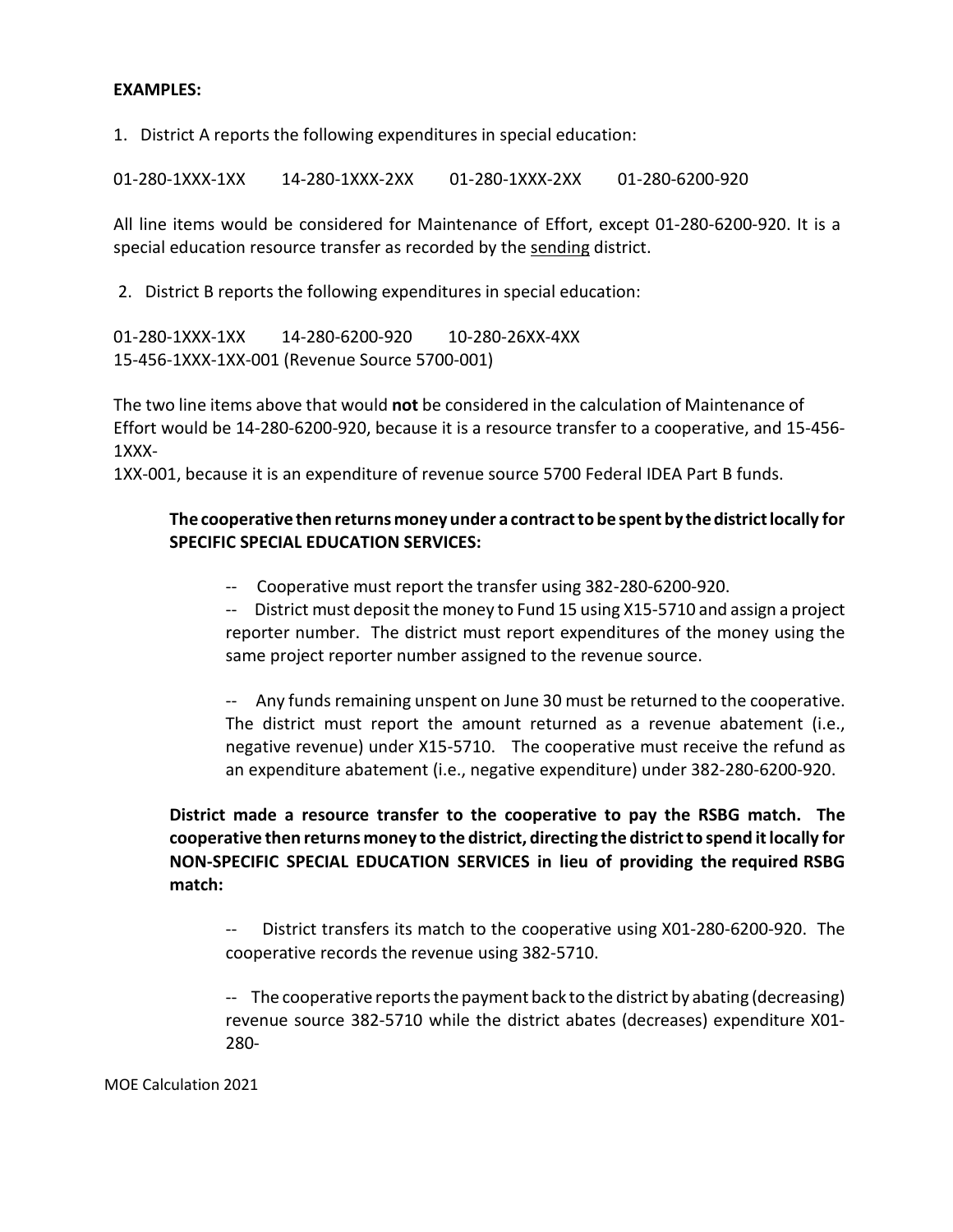6200-920. Thus, the records show the match transfer from district to cooperative was never made in the first place.

**NOTE:** Money returned to a member district without a contract for providing specific services is considered first to reimburse the district's match paid from the general fund; any payment in excess of the amount of required match must be deposited to the district's Miscellaneous Programs Fund (15) and used or returned by June 30 as discussed in the previous example.

**District pays for contracted special education services received from another district or cooperative, and the services are not covered under the cooperative agreement or as a participating member of a consolidated IDEA Part B application (e.g., contracted services):**

-- Paying district uses X01-280-21XX-354 to code a one-time payment for additional services. The cooperative codes the receipt using 382-1950

-- A district who provides a service to another district uses X15-1950 or X82- 1950 to code a one-time receipt for additional special education services.

**District, as a member of a special education cooperative or member of a consolidated application with another district, receives its Federal IDEA special education grant from the cooperative or host district:**

Cooperative records the transfer of Federal IDEA grant money using 315-XXX-6200-930-###, where ### is a project reporter number assigned to the grant. A district who is a grant host and transfersthe grant to another district must use X15- XXX-6200-930-###. Use expenditure program code 456 for the IDEA Part B grant and 457 for IDEA Preschool.

-- District must deposit Federal IDEA special education grants "passed through" fromanother district or cooperative in the Miscellaneous Programs Fund (15), using revenue code X15-5700-###, where ### is a project reporter code. Transfers and subsequent expenditures of the grant money must be identified with same project reporter number. Expenditures must be coded using the expenditure program number, such as X15-456-1XXX-XXX-### for IDEA Part B.

For further information regarding resource transfers, please refer to the School Accounting Manual 3-0500, 4-0400-10 and 4-0400-11.

### **MISCELLANEOUS PROGRAMS FUND (15), PROGRAM 280 EXPENDITURES:**

Fund 15 is a Miscellaneous Programs Fund with a variety of revenue sources. Incorrectly using 280 for federal grant expenditures could significantly impact your MOE. Use program 280 for state and local special education expenditures, program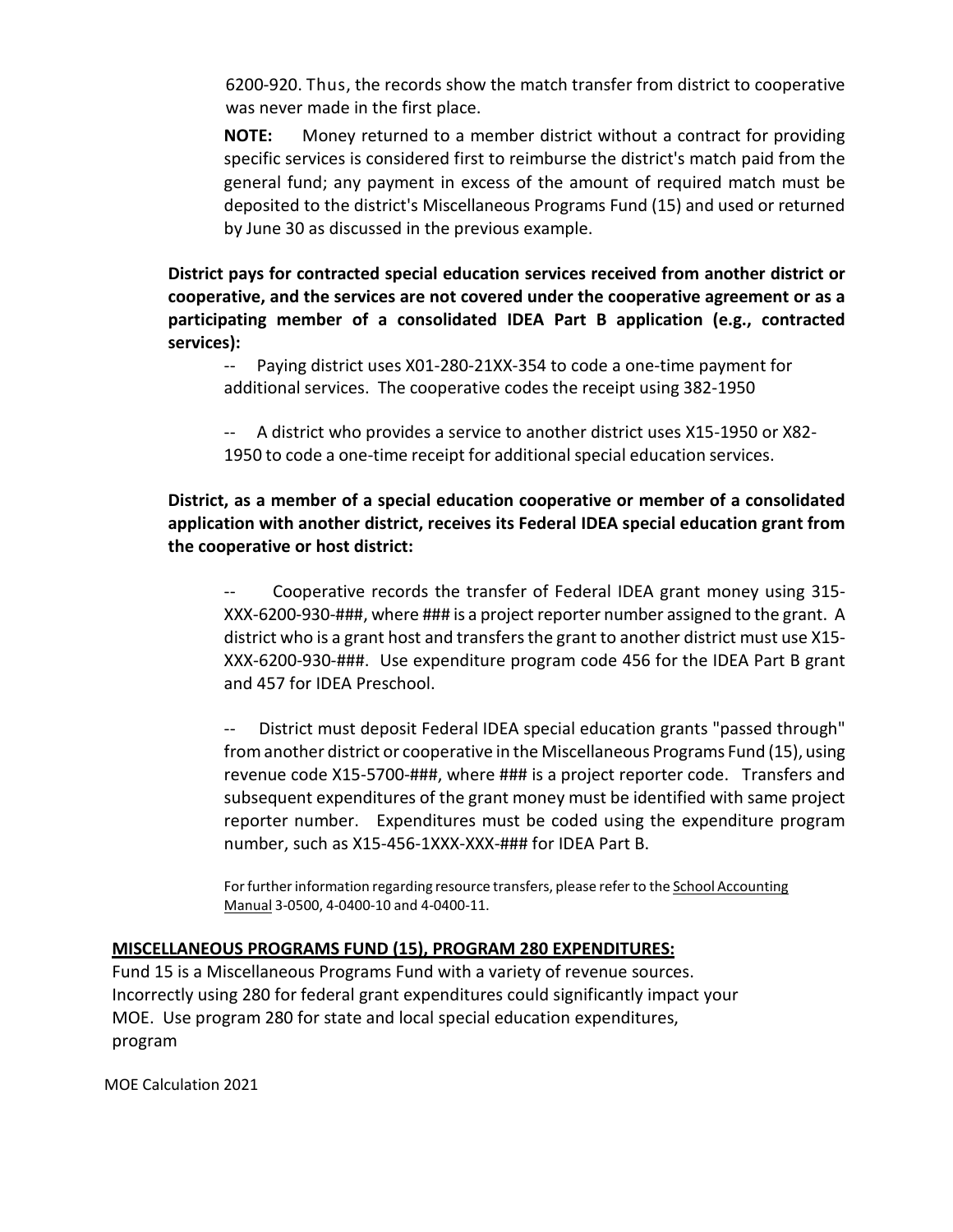456 for federal IDEA grant expenditures, program 457 for federal IDEA Preschool grant expenditures. Refer to the School Accounting Manual, section 3-0600, for further information.

If you have questions, please call 444-1257.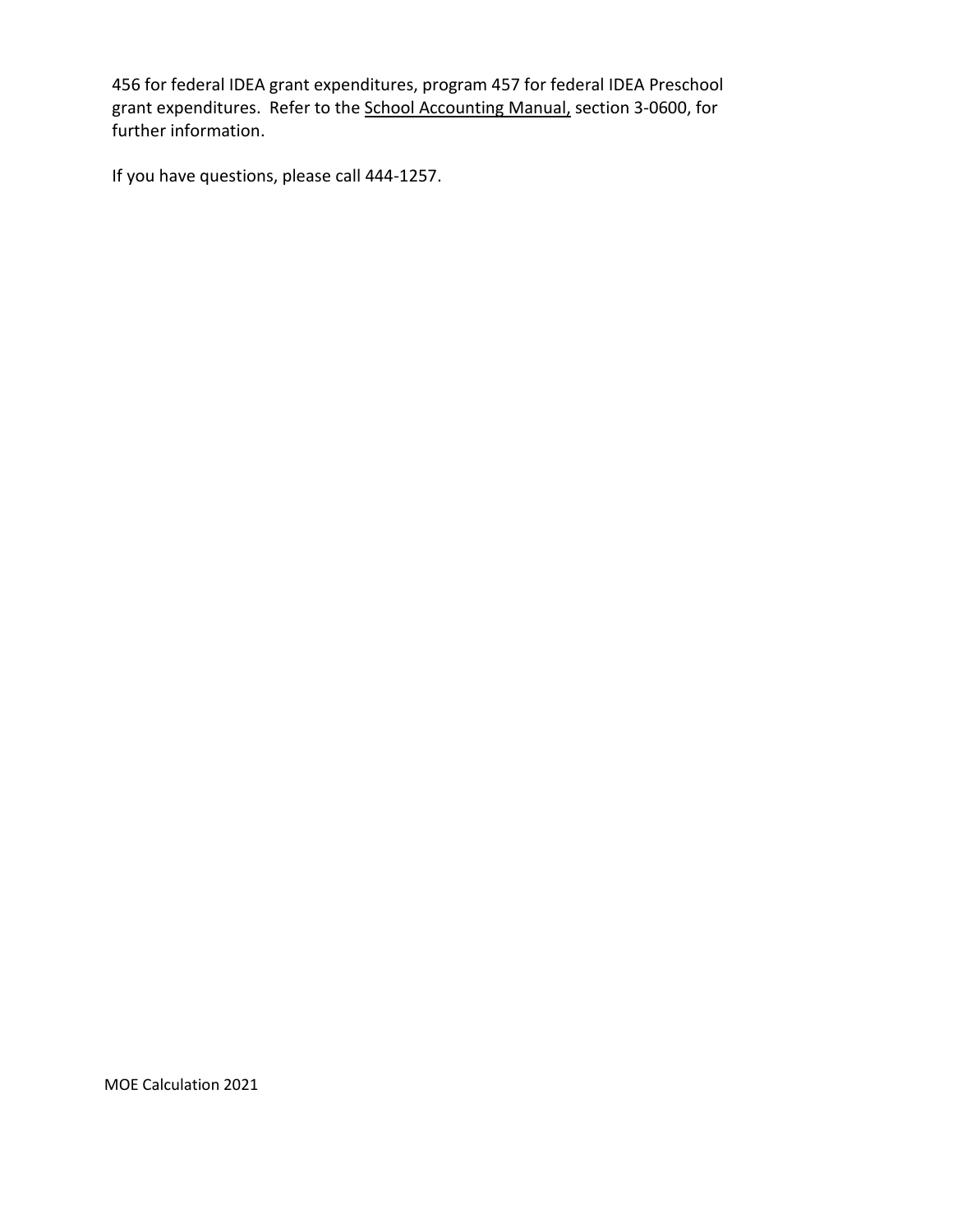## **INDIVIDUALS WITH DISABILITIES EDUCATION ACT (Part B) CALCULATION OF MAINTENANCE OF EFFORT QUESTIONS AND ANSWERS**

#### **1. IfI amendmyTrustees' Financial Summary,willitaffecttheamountofstatespecialeducation funds the district will receive?**

Response: It may, if the amendment is to correct an expenditure reported as a special education allowable cost. Any change to a special education allowable cost expenditure will affect a district's minimum amount to avoid reversion in the current year, as well as reimbursement for disproportionate costs in the ensuing fiscal year.

Please refer to the district's special education reversion worksheet submitted with the trustees' financial summary to determine if the amendment will affect the district's minimum amount to avoid reversion.

Special education allowable costs are defined in 20-7-431, MCA, and 10.16.2206, ARM.

### **2. AftertheDecember20 deadlinefor amendingthe TFS,howwill an applicantcorrectan error in the Trustees' Financial Summary if it determines a reporting error was made and it adversely affects Maintenance of Effort?**

Response: The applicant should submit a written request to the Division of Special Education for a hearing. If, as a result of the hearing, it is determined that errors were made in the Trustees' Financial Summary and corrections would result in the district demonstrating fiscal effort for Part B, the district will be considered to have met MOE.

### **3. Howwill an applicant knowifthey mustmake repaymentto theOPI ifthey did not maintain effort as required?**

Response: Applicants for IDEA Part B funds should carefully review the preliminary maintenance of effort report sent to them in December by the OPI. The report will indicate whether the applicant has maintained effort either through a review of the expenditures or on a per capita basis.

Prior to requiring the fiscal agent to make repayment to the OPI, the OPI sends the fiscal agent notice of the intent to require a repayment of funds, identifies the reason for the intended action and the applicant's right to request a hearing.

#### **4. Is there any allowance allowed for decrease in maintenance of effort?**

Response: Yes, IDEA 2004 provides for a reduction in the level of expenditures attributable to the following:

- a. The voluntary departure, by retirement or otherwise, or departure for just cause, of special education personnel;
- b. A decrease in the enrollment of children with disabilities;